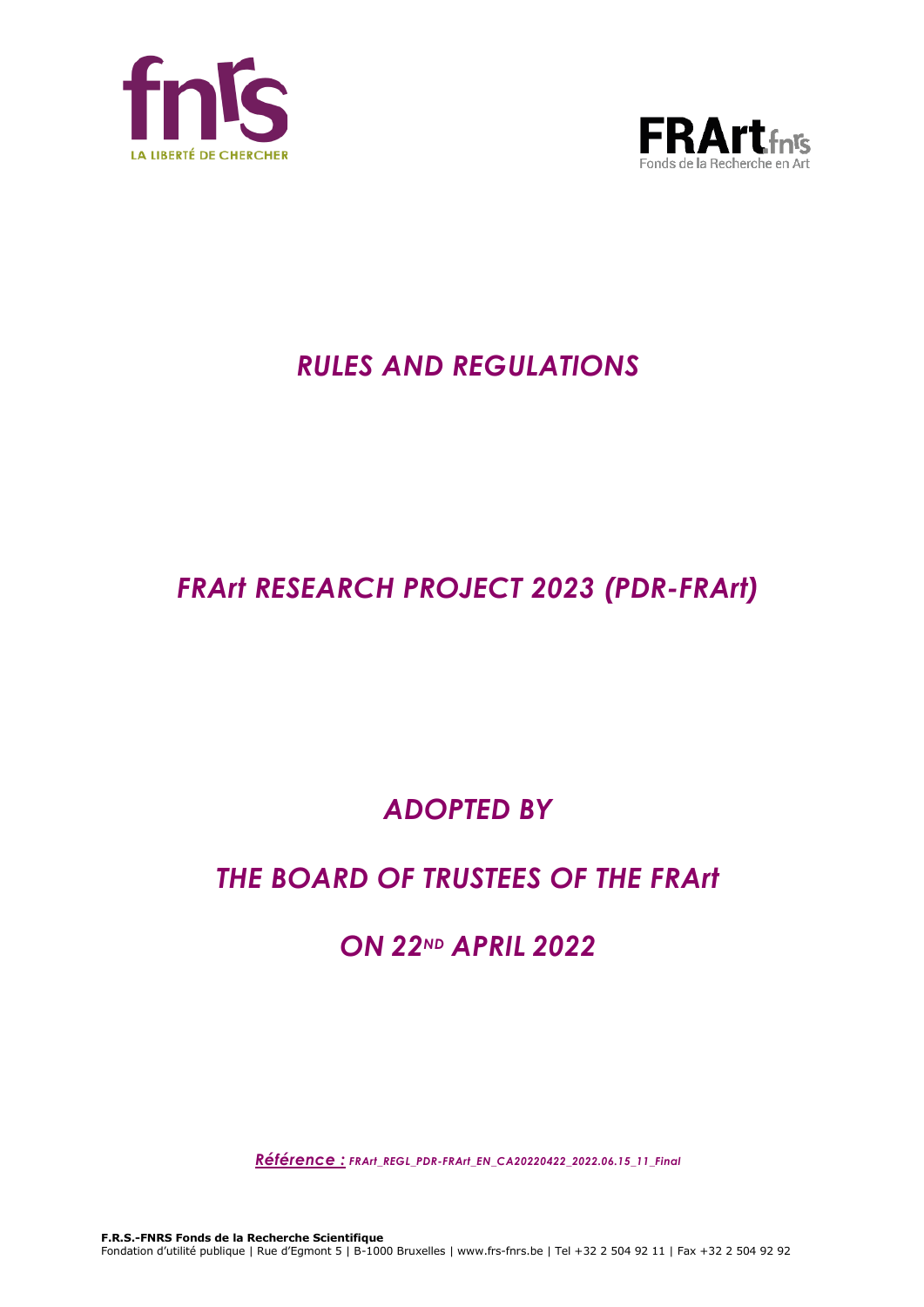## **TABLE OF CONTENTS**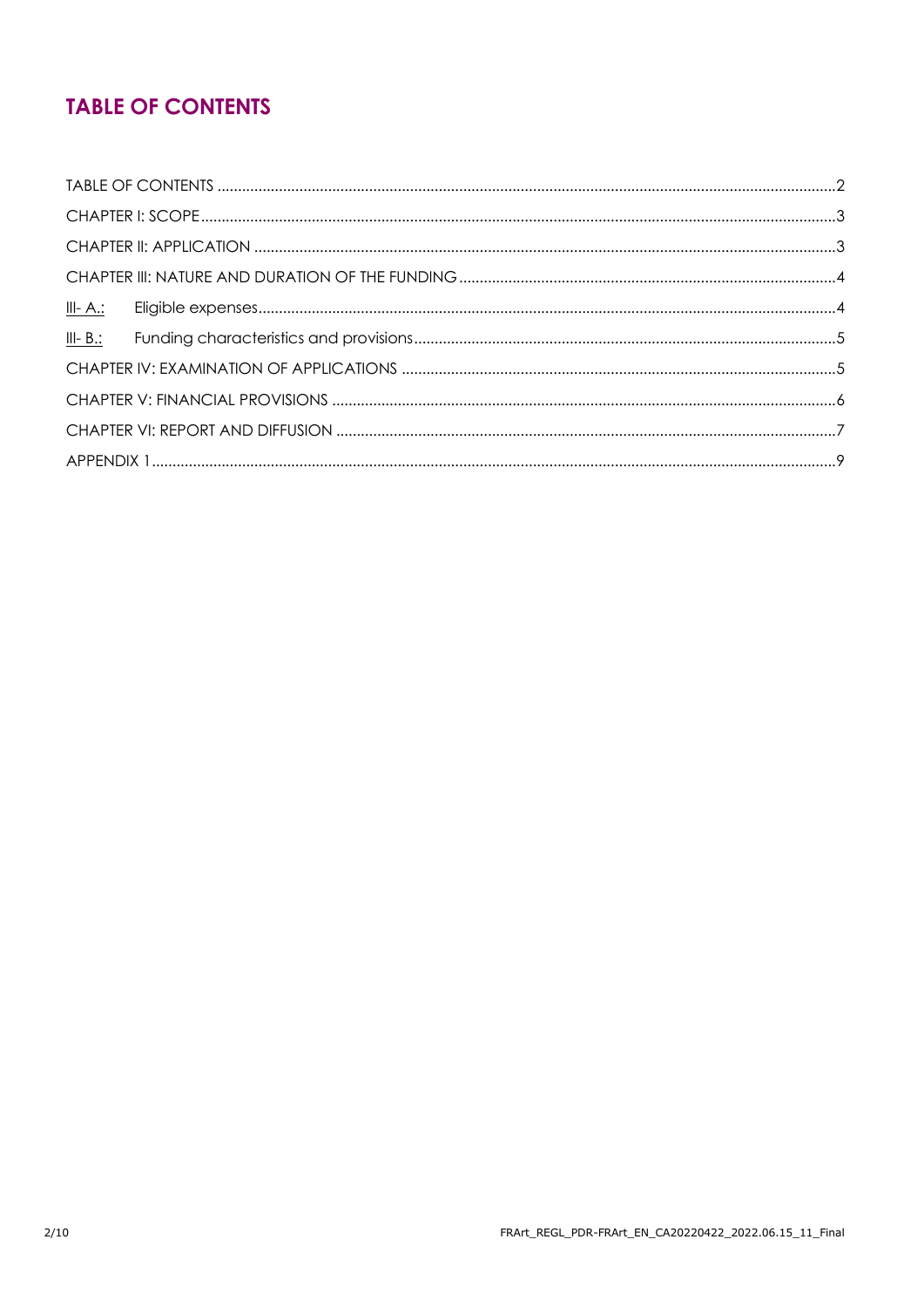## **CHAPTER I: SCOPE**

#### Article 1

The Art Research Fund (FRArt) is an Associated Fund of the F.R.S.-FNRS which aims at funding research projects in art carried out outside the scope of doctoral research and outside of any artistic production funding by an artist-researcher or an artist collective. These projects are validated by one or several Higher Schools of Art (ESA) listed in [Appendix 1.](#page-8-0)

The rules and regulations hereinafter are only applicable to the applications submitted within the framework of the FRArt biennal Call.

Any artist or artist collective of any nationality may, in collaboration with one or several ESA, respond to this call and submit an artistic research project via the FRArt Research Project (PDR-FRArt) instrument.

#### Article 2

Every PDR-FRArt project must be submitted jointly by its author and a facilitator.

The author is an artist or an artist collective<sup>1</sup>.

The facilitator is one or several ESA regardless of the field: plastic, visual and spatial arts, theatre and speech arts, music, performing arts and broadcasting and communication techniques, dance. A facilitator bears the title of main ESA or secondary ESA.

#### Article 3

The main author of a PDR-FRArt is the person who submits the artistic project as part of the call.

A PDR-FRArt carried out by an artist collective provides for the participation of co-authors.

## **CHAPTER II: APPLICATION**

#### Article 4

The main author of a PDR-FRArt is an artist-researcher and holder of higher arts education degree or equivalent, or has proven experience in practicing artistic research.

#### Article 5

Research in art may be conducted by multi-field groups of which researchers are also university graduates.

#### Article 6

When submitting an application, the main author of a PDR-FRArt must select a main ESA<sup>2</sup>, and is entitled to choose one or several secondary ESA.

<sup>1</sup> *The author may be an artist-professor teaching in an ESA, in which case it must be mentioned in the proposal.*

<sup>2</sup> *The author of a PDR-FRArt shall contact the main ESA prior to mentioning it in the application form in order to obtain the accompanying agreement describing how the research project fits within the ESA. The author will have to upload this agreement in their application file.*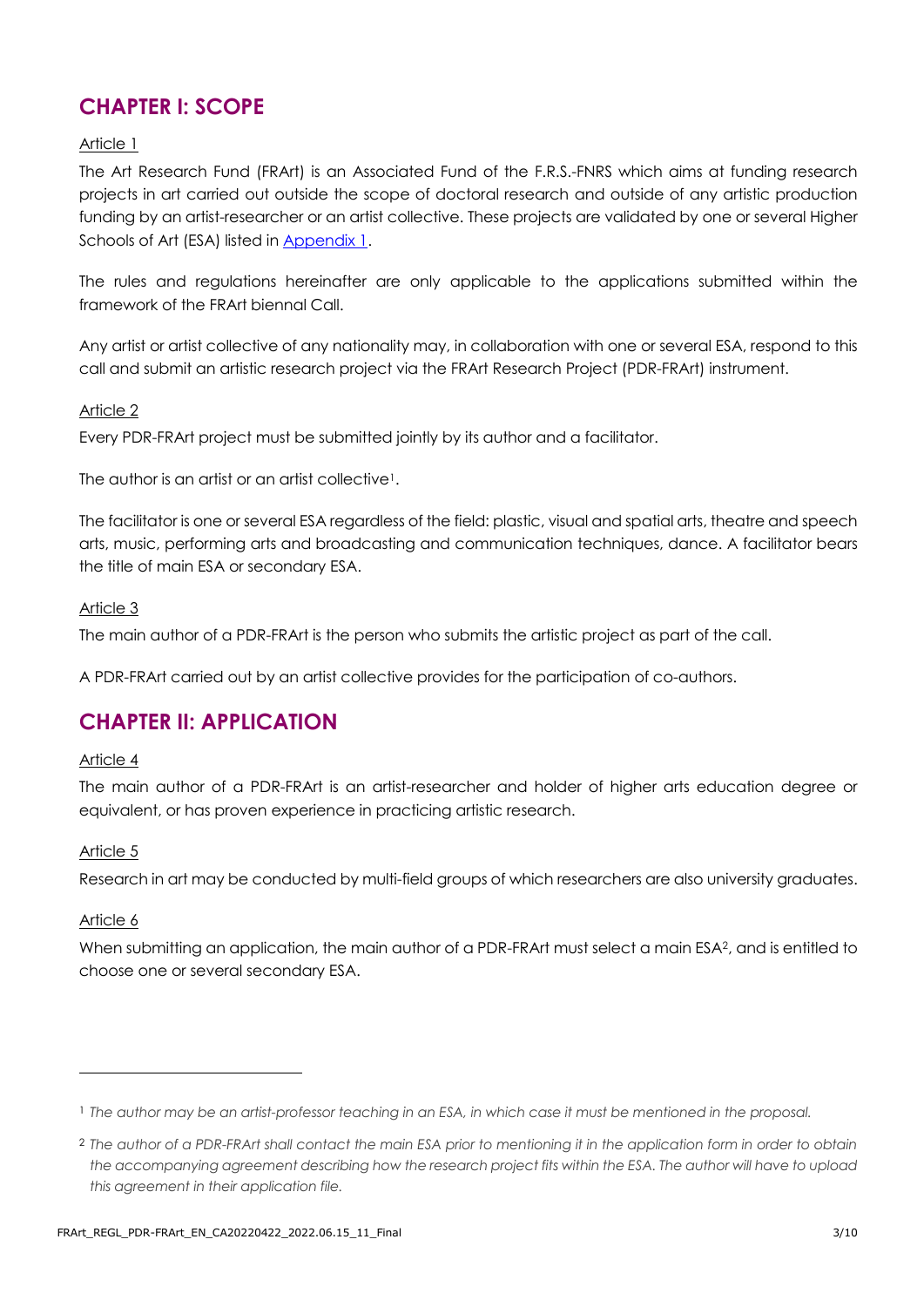The number of applications which may be supported by a main ESA is limited to five applications validated following the validation procedure described in the next article.

#### Article 7

The FRArt biennal Call for applications is open on the decision of the Board of Trustees of the FRArt.

The opening of the call is published on the [F.R.S.-FNRS](https://www.frs-fnrs.be/en/) website and the portal of the non-profit organisation Art-Recherche (A/R asbl), which gathers ESA of the Wallonia-Brussels Federation.

The application can be submitted in French or in English. It must only be submitted on [e-space,](https://e-space.frs-fnrs.be/) the online platform dedicated to the calls for proposals.

All PDR-FRArt applications are submitted to a procedure including two successive electronic validations on the dates that will be indicated when the call is published:

- a. The validation by the main author: it accounts as a confirmation that the application file is complete.
- b. The validation by the main ESA, to which the application file is transferred once the main author has validated the application form. The ESA verifies the eligibility of the main author and coauthors, if any, and may accept or refuse the application. The validation deadline fixed for the main ESA puts a final end to the call for proposals.

Applications that have not been validated within the time-frame of the call cannot be taken into account.

The validation dates are available in the mini-guide for applicants.

#### Article 8

Potential co-authors involved in a PDR-FRArt will be contacted by the F.R.S.-FNRS after the validation by the main author, in order to:

- Confirm they are willing to participate in the PDR-FRArt, and
- Require them to send their curriculum vitae3.

## **CHAPTER III: NATURE AND DURATION OF THE FUNDING**

## **III- A.: ELIGIBLE EXPENSES**

#### Article 9

As part of the PDR-FRArt the allocated fund can cover 3 types of expenses:

- Personnel
- Operating
- Equipment

#### Article 10

Budget to cover personnel costs is associated with the work of the author.

<sup>3</sup> *CV are required for the evaluation. Therefore they should contain no personal data which are not necessary for that purpose.*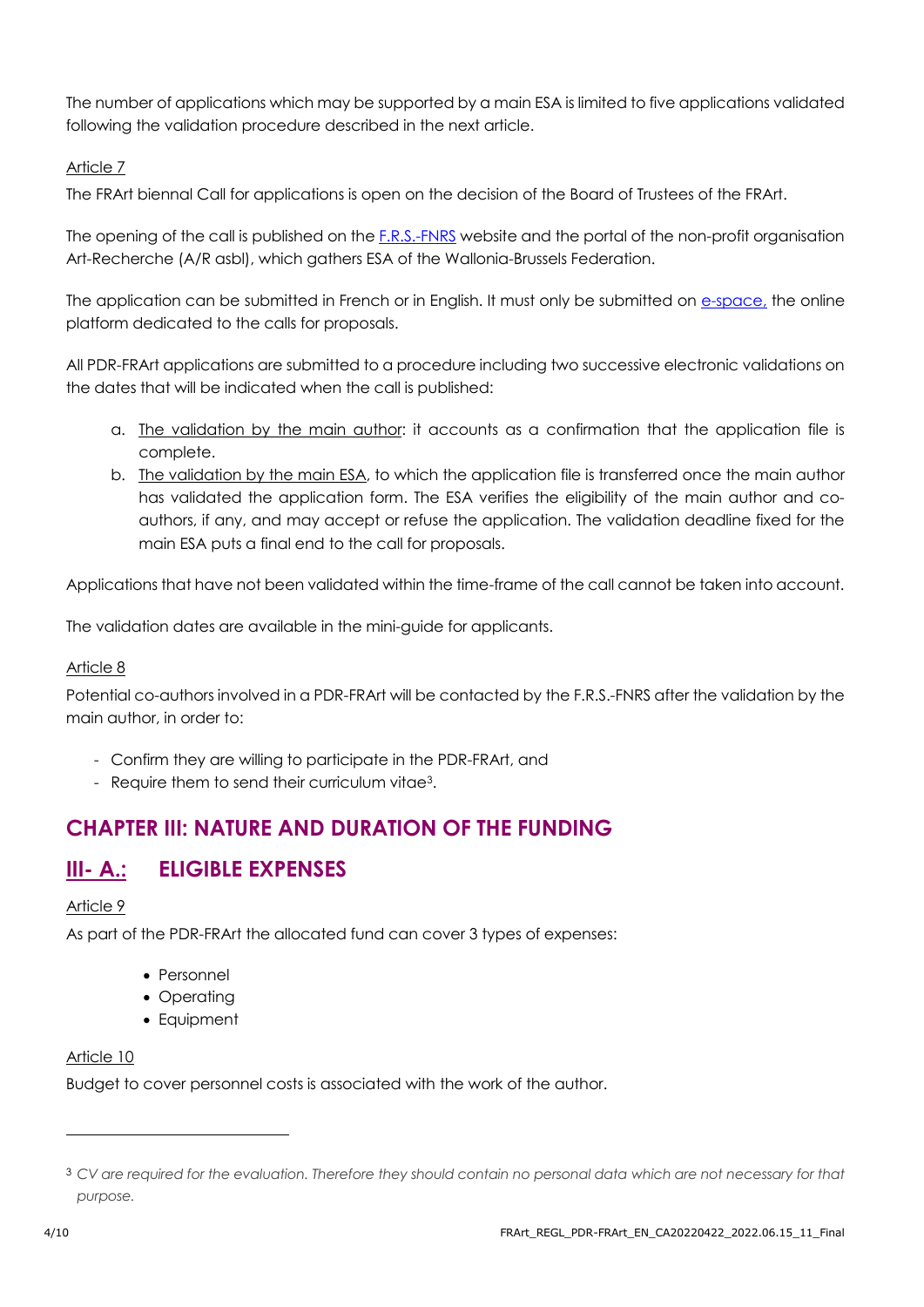Operating costs include subcontracting expenditure if applicable.

No costs associated with the ESA can be claimed.

### **III- B.: FUNDING CHARACTERISTICS AND PROVISIONS**

#### Article 11

The duration of PDR-FRArt is from 9 to 24 months.

The PDR-FRArt starting date is set between the 1st of June and the 1st of December.

#### Article 12

A PDR-FRArt application enables to apply for funding of a maximum of € 50,000-.

## **CHAPTER IV: EXAMINATION OF APPLICATIONS**

#### Article 13

The excellence of artistic research is the cornerstone of the evaluation, which is conducted in 2 steps:

- By experts assigned by the ESA for each project (step 1),
- By an International Artistic Committee (CAI) assessing all projects supported by ESA (step 2).

#### Article 14

Step 1 is completed prior to submitting the applications on e-space, and it follows the exchanges between the author of the PDR-FRArt and the main ESA in order to obtain the accompanying agreement describing how the research project fits within the ESA. The author of the PDR-FRArt will have to upload this agreement before validating on e-space.

#### Article 15

During step 2, criteria that will be taken into account for the evaluation of the PDR-FRArt are the following:

| N°            | CRITERIA                                                                                              | <b>WEIGHT</b> |
|---------------|-------------------------------------------------------------------------------------------------------|---------------|
|               | Artistic consistency of the research project                                                          | 30%           |
| $\mathcal{P}$ | Artistic, scientific, ethical, political, social issues at stake addressed by<br>the research project | 25%           |
| 3             | Feasibility and implementation conditions for carrying out the<br>proposed research                   | 15%           |
| 4             | Adequacy of the provisional budget and financing plan                                                 | 15%           |
| .5            | Quality of the author's general body of work or its potential                                         | 15%           |

The CAI will try to give priority to supporting up to four projects submitted by authors who graduated no longer than 5 years ago, or by authors demonstrating artistic practices and who have never had any major funding.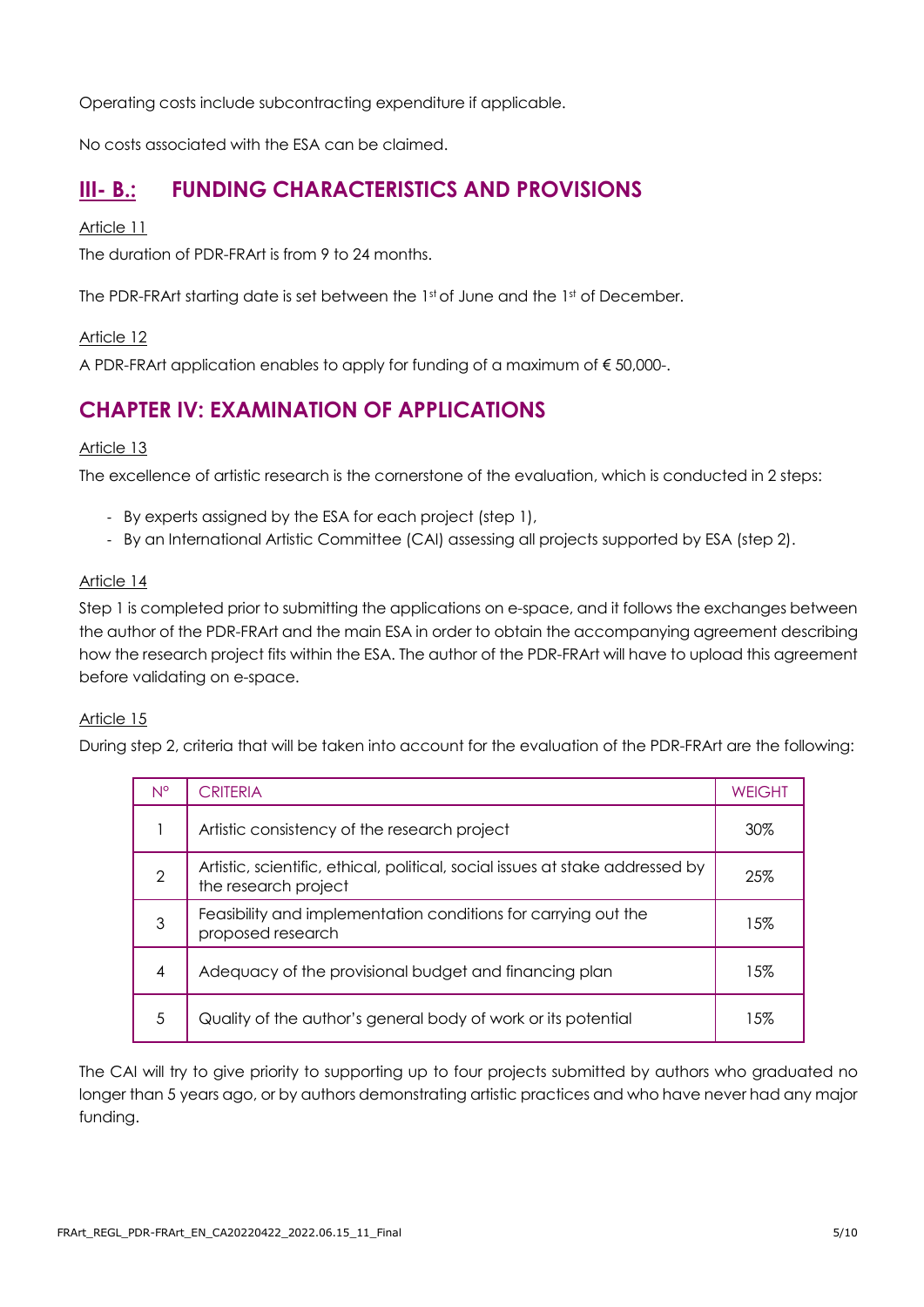The CAI may reduce the requested budget up to a maximum of 15%. If the adequacy between the research programme and the requested budget is not justified and appears to require a reduction of more than 15%, the research programme will not be deemed fundable.

#### Article 16

The Board of Trustees of the FRArt allocates funds according to the budget that is available. It decides on the granting or rejection, and where provided for, on the amounts to be granted.

## **CHAPTER V: FINANCIAL PROVISIONS**

#### Article 17

Funding granted through the PDR-FRArt instrument is subject to a research agreement.

This agreement shall bear the signature of the following parties:

- $\blacktriangleright$ **The author** commits to conducting artistic research with all the resources available<sup>4</sup>;
- **The FRArt** commits to providing financial aid to the PDR-FRArt;
- $\blacktriangleright$ **A/R organisation** commits to releasing the PDR-FRArt research and ensuring dissemination.

The agreement provides for unilateral termination clauses.

#### Article 18

The grants allocated to the author can be used until 31st of December of the year that follows the granting decision for projects of a duration between 9 and 12 months.

The grants allocated to the author can be used until the 31st of December of the second year that follows the granting decision for projects of a duration between 13 and 24 months.

The financial flow can in no case pass through the ESA (the facilitator) or through a related structure (e.g. a non-profit organisation, etc.).

#### Article 19

The FRArt commits to allocating funding as follows:

- 1. A first advance of 50% of the grants available to the author will be paid within 15 days following the signing of the agreement.
- 2. A second advance corresponding to 40 % of the grants will be paid within 15 days following the receipt by FRArt of the invoice established by the author and justifying the amount of the first advance as defined in article 20. This payment will be determined by a favourable opinion of the CAI concerning the mid-term report and its ratification by the Board of Trustees of the FRArt as defined in article 24.

In the absence of full justification for the first advance of 50 %, or in the absence of any justification, the second advance of 40 % will not be paid and the author undertakes to reimburse unjustified amounts to the FRArt.

<sup>&</sup>lt;sup>4</sup> In case a non-profit organisation is involved, the agreement shall also be signed by the legally responsible person.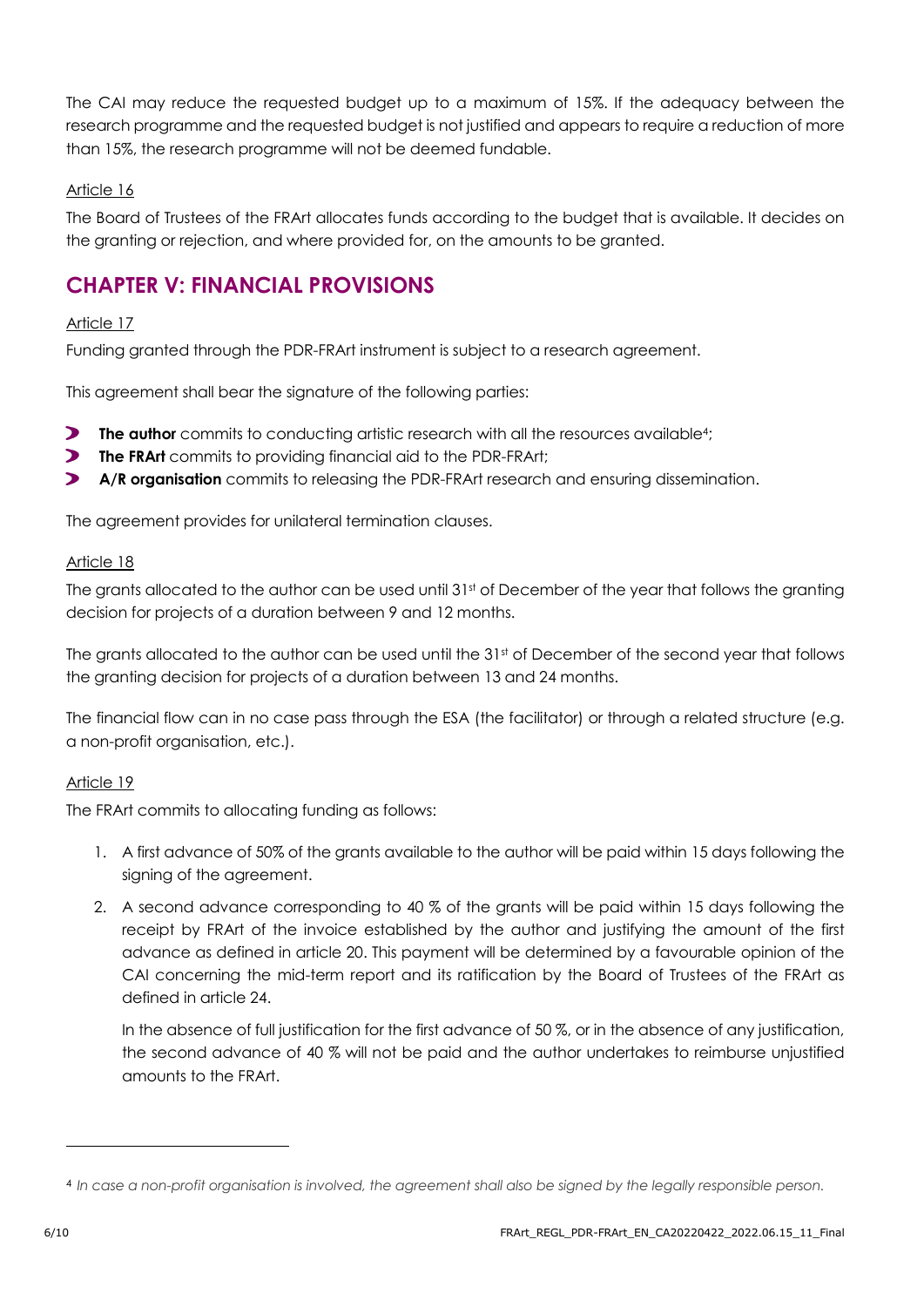3. Within 15 days following the receipt by FRArt of the invoice established by the author as defined in article 20 and justifying the amount of the second advance, the balance of 10 % of the grants available will be paid.

In the absence of full justification for the second advance of 40 %, or in the absence of any justification, the balance of 10 % of the grants available will not be paid and the author undertakes to reimburse unjustified amounts to the FRArt.

Justification for this balance of 10 % shall be presented in the invoice reporting all expenditures incurred, and it must be sent by the 1st of March at the latest, the year following the 31st of December of the year that follows the granting decision for projects of a duration between 9 and 12 months and by the 1st of March at the latest, the year following the 31st of December of the second year that follows the granting decision for projects of a duration between 13 and 24 months.

#### Article 20

All expenditures must be accounted for by the author by providing accounting documents mentioning the nature and the date of the expenditure and the supplier. Supporting documents must be categorised, numbered, and reported in a summary table.

Invoices to be sent to the FRArt will include the summary table and a copy of the supporting documents. The originals must be at the disposal for potential external audit purpose for five years after the end of the project.

The FRArt shall reserve the right to require payment of the ineligible expenditures.

#### Article 21

In the event that the author remains in default of repayment of unjustified or ineligible costs, the FRArt reserves the right to resort to all the ways and means that it deems useful to undertake to recover the amounts not justified by the author.

#### Article 22

Any change of the research project (consequences on the research programme) and any change of more than 30% of one of the three expenditure items (personnel/operating/equipment) requires a prior written approval from the A/R organisation and the FRArt.

#### Article 23

Grants are exclusively allocated for the execution of the research programme approved by the FRArt. The author is required to use them solely for that purpose. Any fundamental change in the on-going PDR-FRArt must obtain the prior written approval of the F.R.S.-FNRS.

## **CHAPTER VI: REPORT AND DIFFUSION**

#### Article 24

In the mid-term of the research programme the author commits to presenting a mid-term report about the research to the FRArt and the A/R organisation.

This mid-term report of between 1,000 and 3,000 words should include:

1. A report of the progress of the research: actions already started relating to the plan, potential modifications, consequences;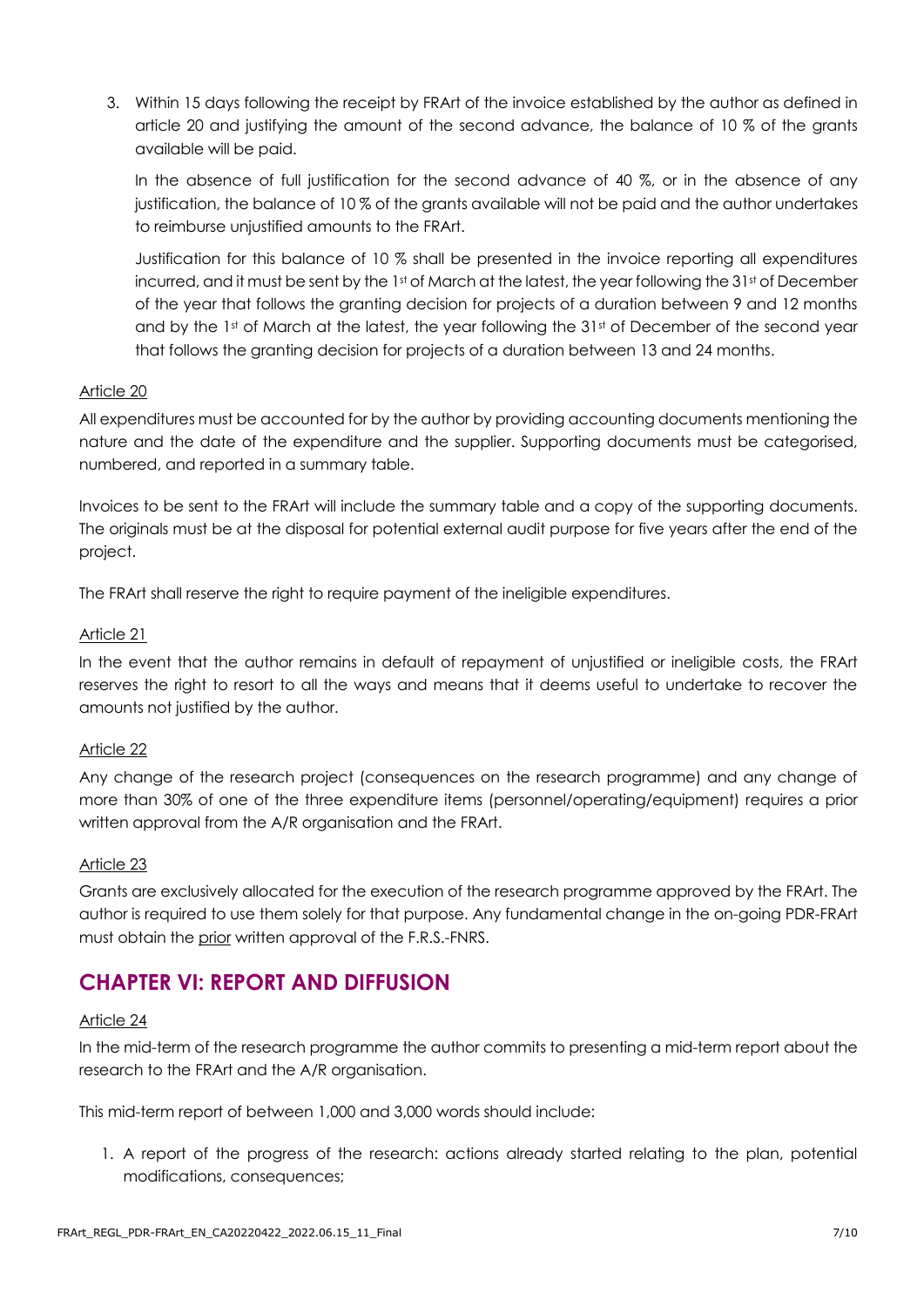- 2. Possible schedule updates and their justification;
- 3. Public presentation means considered for the diffusion of the research.

The report is due prior to the payment of the second advance. It is examined by the CAI, who produces a justified opinion. In case of an unfavourable opinion, the mid-term report is transmitted to the ESA, facilitator of the project, in charge of contacting the author in order to amend the mid-term report.

The payment of the second advance is determined by a favourable opinion that has to be ratified by the Board of Trustees of the FRArt.

Should the ESA, the CAI or the main author notice a major problem, the file is transmitted to the Board of Trustees of the FRArt for discussion.

\_\_\_\_\_\_\_\_\_\_\_\_\_\_\_\_\_\_\_\_\_\_\_\_

#### Article 25

The author commits to releasing the results of the research to the public.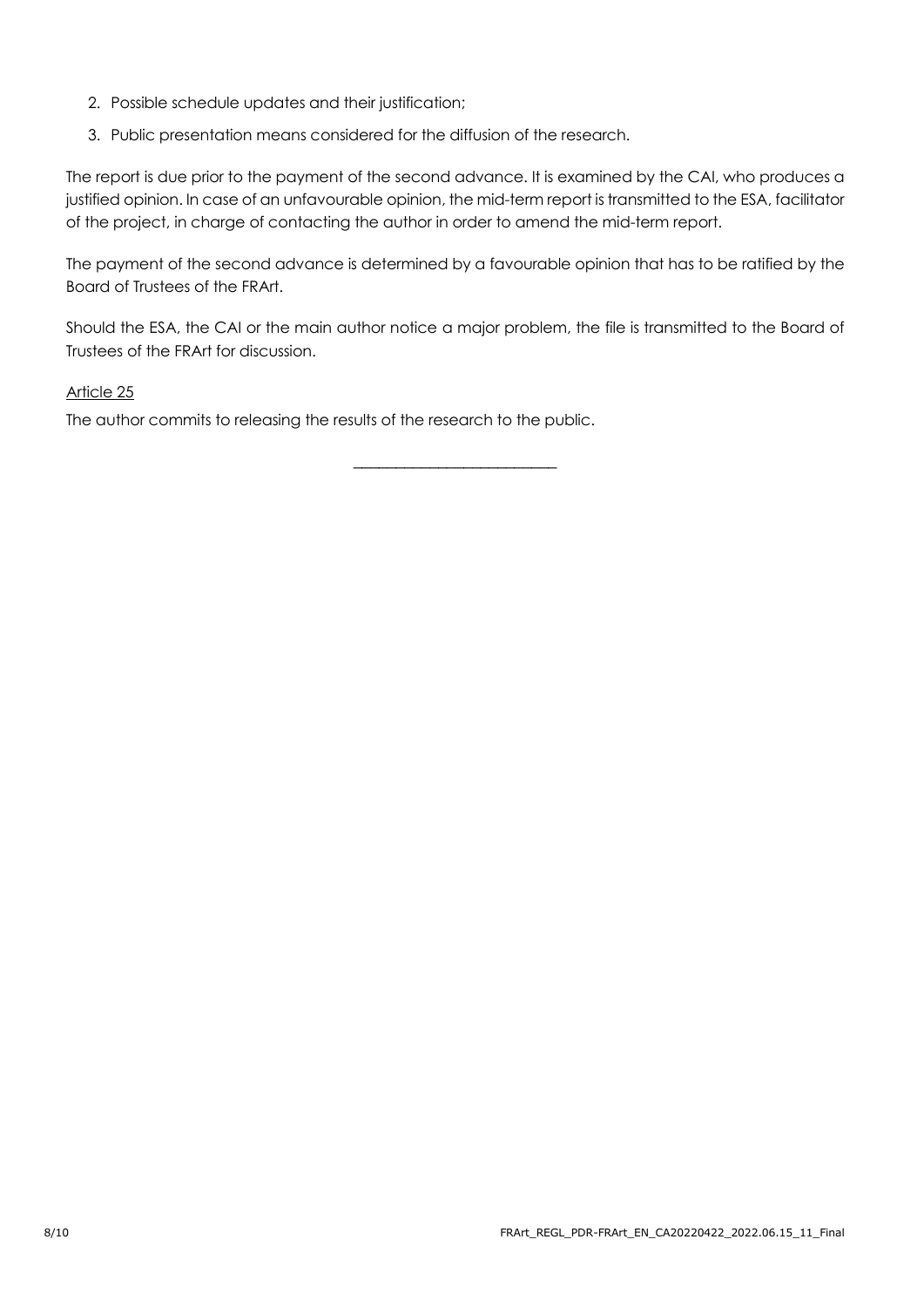## <span id="page-8-0"></span>**APPENDIX 1**

Higher Schools of Art (ESA) of the Wallonia-Brussels Federation in Belgium

PDR-FRArt Instrument